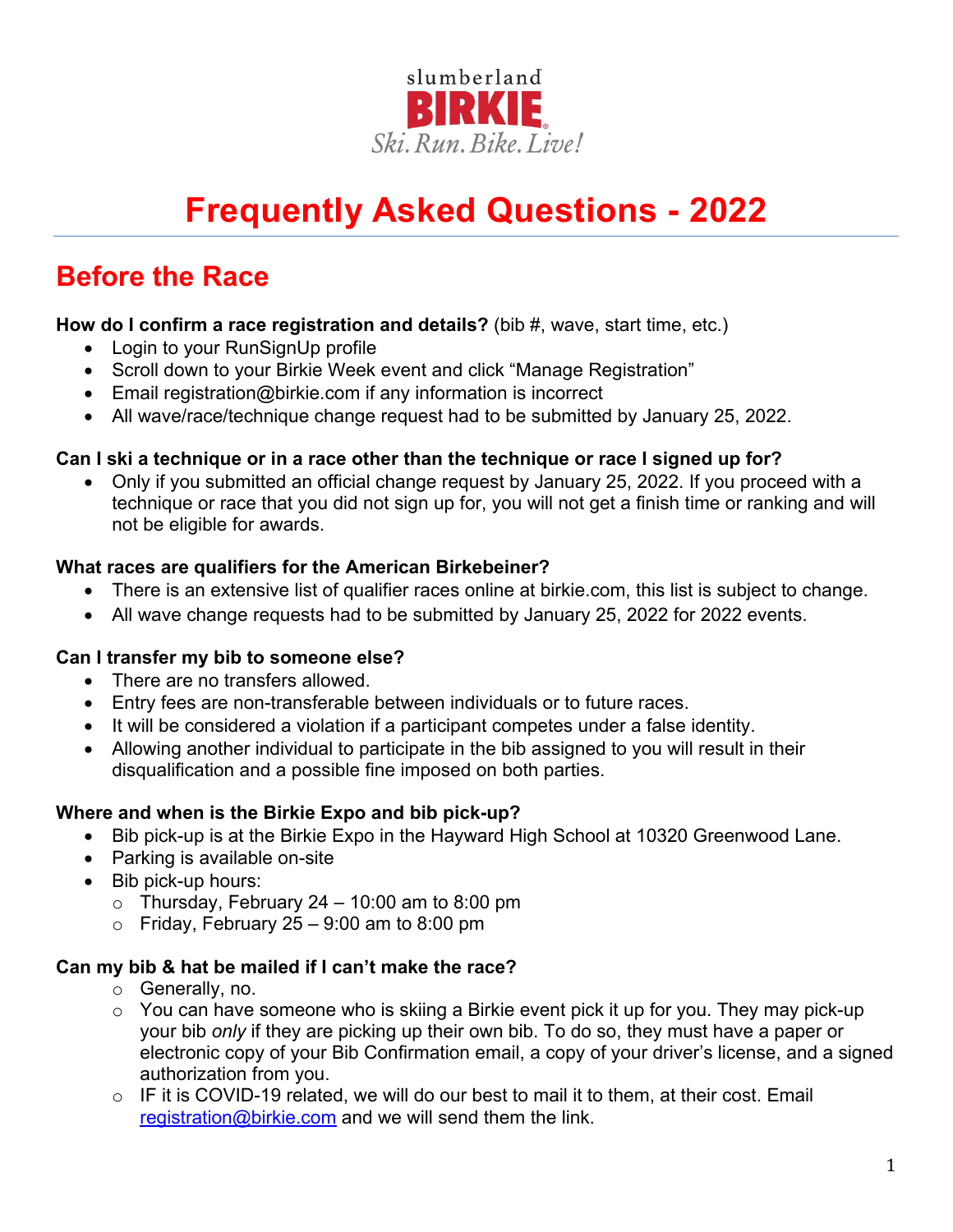

# **Can I go to the Expo even though I'm not a skier?**

• Yes! Enjoy the nation's largest cross-country race Expo.

# **What COVID-19 precautions are in place during Birkie Week?**

- Skiers or spectators who have been COVID positive since Valentine's Day are encouraged stay home and enjoy the race via our livestream on Facebook!
- Face coverings are required (ages 2 and up) in all indoor locations, regardless of vaccination status. This includes Expo locations, bib pick-up, changing and warming tents, busses, Birkie Store retail spaces, etc. Face coverings are optional in outdoor areas.

# **Where can I get a COVID-19 test?**

- Please do NOT go to the emergency room for a COVID-19 test.
- Sawyer County Public Health is providing testing during these times:
	- o Feb. 23-27: 9am-3pm
	- o Feb. 27: 9am-12pm
- Rapid tests (antigen)
	- o Drive up—No appointment needed!
- PCR (send out confirmatory)
	- o Drive up—appointment needed
		- **Pre-register at register.covidconnect.wi.gov**
	- o Wednesday—Friday only!

#### **I won't arrive until race day morning; how can I get my bib?**

- You can pick your bib up at the start area if you arrive early. Remember, you must take a bus to the start area, so ensure time for pick-up.
	- o Kortelopet:
		- Bib Pick-up near start area, 8:30am to 11:00am
		- No Birkie Gear Bag (backpack) pick-up available at the start.
	- o Prince Haakon:
		- Bib Pick-up near start area, 12:00pm to 1:00pm
		- No Birkie Gear Bag (backpack) pick-up at the start
	- o Slumberland American Birkebeiner:
		- Bib pick-up near start area, 7:00am to 10:00am
		- No Birkie Gear Bag (backpack) pick-up at the start

#### **I cannot be there until race day morning; how can I get my Birkie gear bag?**

- The Birkie Expo is the only place you can pick-up your Birkie Gear Bag (backpack).
- If you ski Friday the Birkie Expo is open until 8pm so you could pick it up after you finish
- If you ordered a Birkie Gear Bag and are picking up your bib at the start, you can have your Birkie Gear Bag mailed to you (at your cost) through March 31, 2022.
- The form to arrange for shipping of your gear bag will be on [www.Birkie.com](http://www.birkie.com/)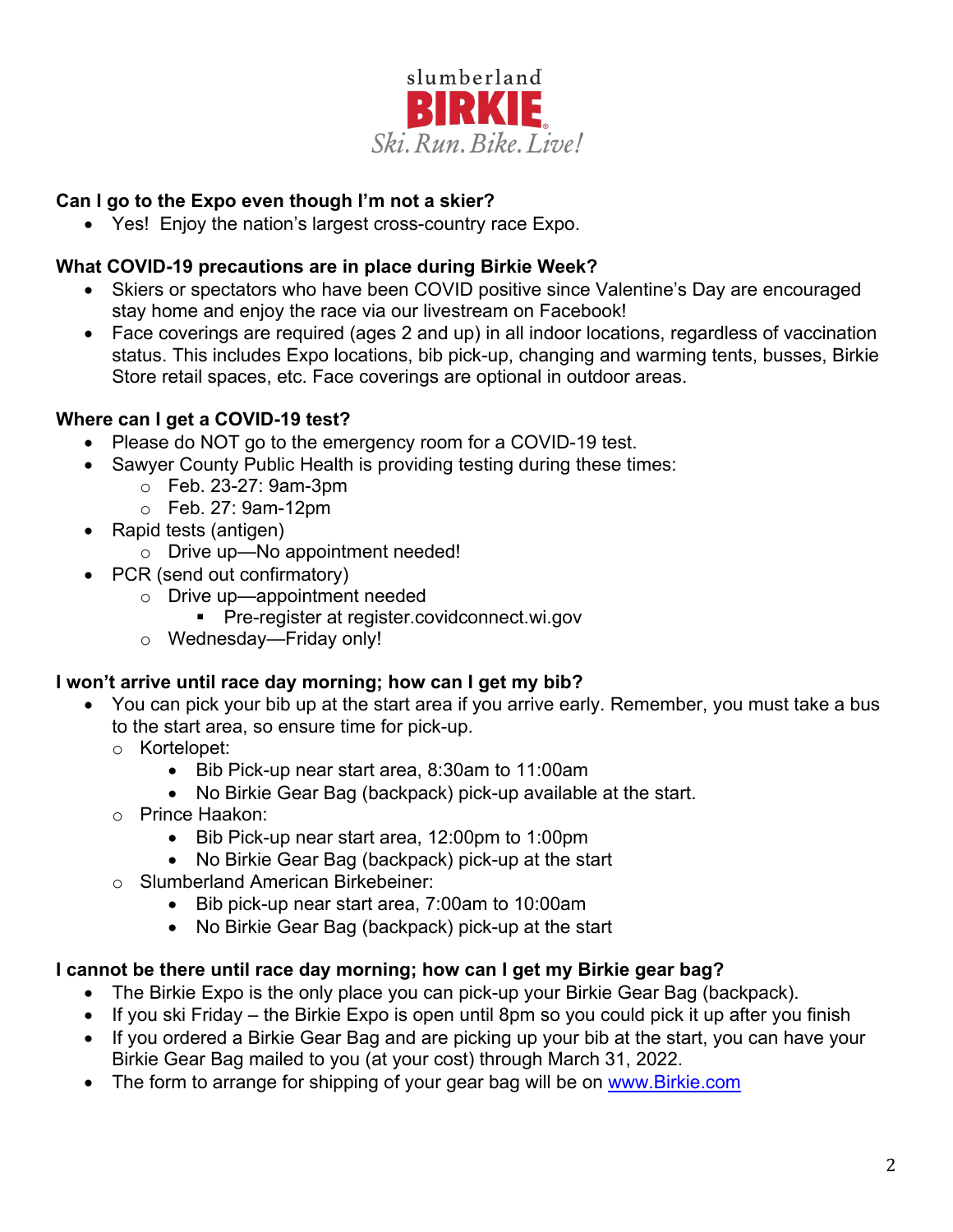

#### **Can I have someone else pick up my bib for me?**

• Yes. They may pick-up your bib only if they are picking up their own bib. To do so, they must have a paper or electronic copy of your Bib Confirmation email(s), copy of your driver's license, and signed authorization from you.

#### **Can I pick up another skier's bib for them?**

• Yes. You may pick up a bib for another skier, only if you are also picking up your own bib. To do so you must have a paper or electronic copy of the other skier(s) Bib Confirmation email(s), copy of other skier's driver's license, and signed authorization from the absent skier.

#### **How can I get lodging information? / Where can I stay?**

- Please contact any one of the following for lodging assistance:
- Hayward Lakes Visitor & Convention Bureau Sawyer County, WI, USA: 800-724-2992 or 715- 634-4801 info@haywardlakes.com [www.haywardlakes.com](http://www.haywardlakes.com/)
- Hayward Area Chamber of Commerce 800-724-2992 or 715-634-8662, [www.haywardareachamber.com](http://www.haywardareachamber.com/)
- Cable Area Chamber of Commerce 800-533-7454 [www.cable4fun.com](http://www.cable4fun.com/)
- Rice Lake Tourism 800-523-6318 or 715-234-8888 [www.ricelakewis.com/lodging/hotels](http://www.ricelakewis.com/lodging/hotels-motels/)[motels/](http://www.ricelakewis.com/lodging/hotels-motels/)
- Ashland Chamber of Commerce 800-284-9484 www.visitashland.com

#### **Where is dorm housing and is it still available?**

Dorm housing is located at the Hayward Wesleyan Church at the intersection of Highway 77 and Nyman Avenue in Hayward, WI.

- Pre-registration is strongly encouraged.
- The registration link is at [www.Birkie.com/lodging.](http://www.birkie.com/lodging)
- You may register the day of ONLY IF SPACE IS AVAILABLE!
- The Wesleyan Church is located at 10655 Nyman Ave, Hayward, WI 54843

#### **What type of wax should I use on race day?**

- The Birkie has banned the use of fluorinated ski wax. Visit birkie.com/birkieweek for the current wax policy.
- Talk with your local (Hayward, Rice Lake, Duluth, Superior) ski stores.
- Talk to vendors at the Birkie Expo.

#### **Is there a Birkie Wax Cabin this year?**

• Yes, the New Moon Ski & Bike Tech Room at the Samuel C. Johnson Family Outdoor Center, OO Trailhead, will be available 24 hours a day for your Birkie Week ski waxing needs. Bring your own iron, wax, supplies. Wax benches, space and heat will be provided. Limited hours on Friday, from 12:00pm to 8:00pm (closed during the Kortelopet start). See Page RG-12 of the Race Guide for details.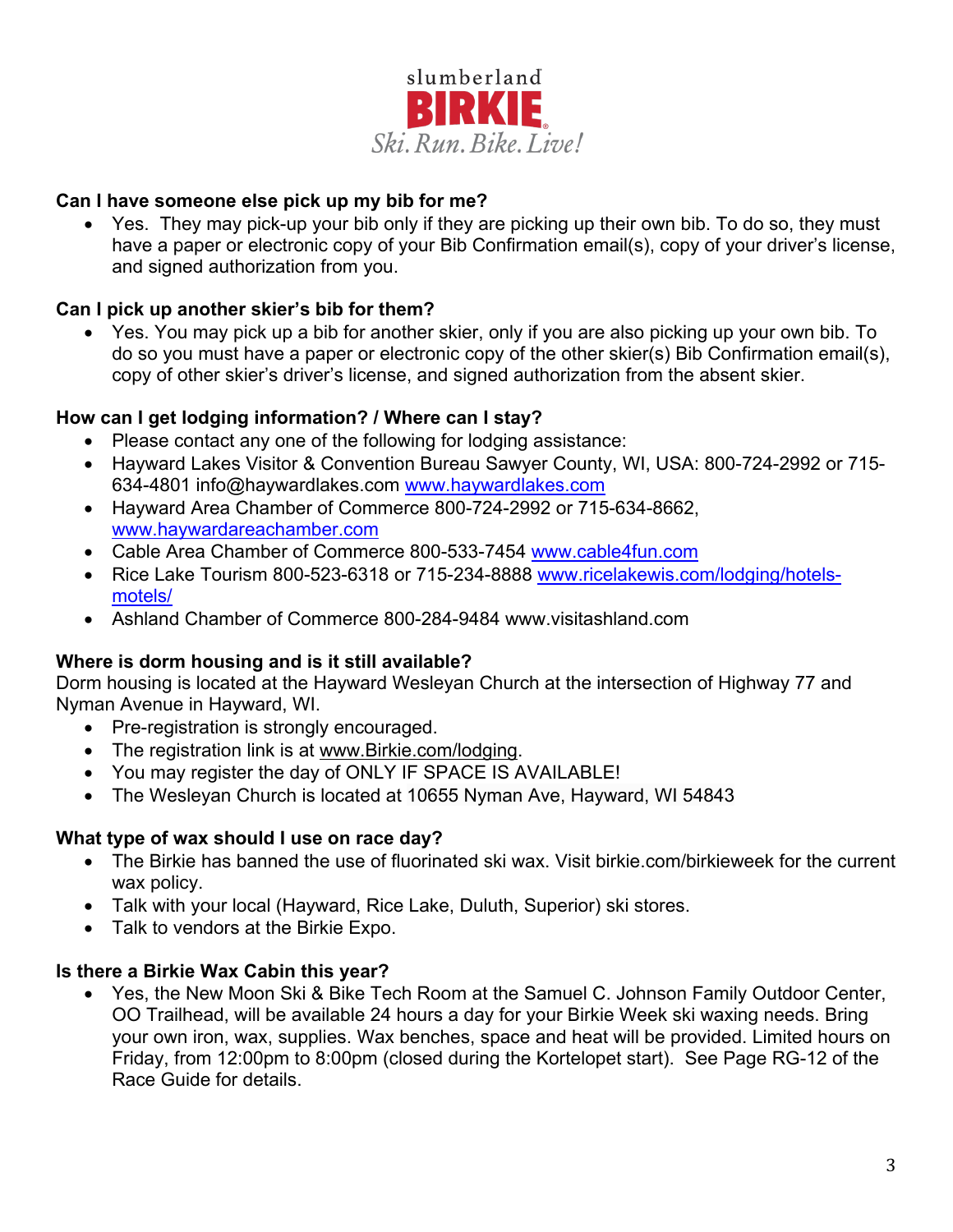

# **Is the Birkie Trail open and can I ski on it during Birkie week?**

• The Birkie Trail will close on Sunday, February 20, 2022, at 11:59pm and will remain closed through Saturday for race events.

# **If I can't ski the Birkie Trail, where can I ski?**

- Birkie Ridge will be available for skiing on Tuesday, Wednesday and Thursday, February 22, 23 and 24 up to and where it meets the groomed Birkebeiner Trail racecourse. At no time should anyone ski on the groomed Birkie Trail racecourse other than as a participant of an event on race day. See page RG21 in the race guide for location of Birkie Ridge Trailhead.
- Birkie Ridge is closed on Friday and Saturday for Kortelopet and Birkie event parking. Birkie Ridge will re-open completely on Sunday, February 27, 2022
- Other ski trails in the area are listed below please check with each trail system for hours and grooming updates.
	- o North End Ski Trails in Cable: 41640 Randysek Rd, Cable, WI 54821
	- o Rock Lake Ski Trails (classic only) east of Cable: 21094 Co Hwy M, Cable, WI 54821
	- o Town of Hayward Recreation Forest over County Hill in Hayward, WI (W County Hill Rd)
	- o Seeley Hills Ski Trails on Old OO: 13159 W County Hwy OO, Hayward, WI 54843
	- o Hayward Hospital Ski Trails (classic only) off Hospital Rd. in Hayward, WI (North entrance of the hospital trailhead to the left)
	- o Mukwonago Ski Trail 18.5 miles east of Hayward on Hwy 77.

#### **Where can I get breakfast before the race?**

• We suggest that you either check with your hotel if there is an early breakfast available or bring your own food for breakfast on race day morning.

#### **Can I get a Gluten Free Meal somewhere?**

• Yes, you can get a gluten free meal at Millers Market, Backroads Coffee, Coop's Pizza, Velo Café, and may find meals at other restaurants throughout the area.

#### **Are there any Spaghetti Feeds in the area?**

- Spaghetti Feeds will be available at:
	- o Birkie Bash Pasta Buffet, Thursday 20th from 5:30-8:30pm
	- $\circ$  St. Joseph's Catholic Church on Dakota Avenue in Hayward. Friday, February 25<sup>th</sup> from 4pm to 7:30pm.
	- $\circ$  Spider Lake Church Youth Center on N State Hwy 77. Friday, February 25<sup>th</sup>, from 4pm-7pm

#### **When is the Worldloppet Breakfast?**

- The Worldloppet Passport Holder's Breakfast gathering is on Friday, February 25<sup>th</sup>.
	- o 7:30am Coffee/8:00am Breakfast
	- o Flat Creek Inn & Suites on Highway 27 in Hayward
- Tickets are available at the door.
- Meet special quest, Kikkan Randall Olympic and World Champion
- Kortelopet skiers will be transported to the Kortelopet start bus departs at 9:00am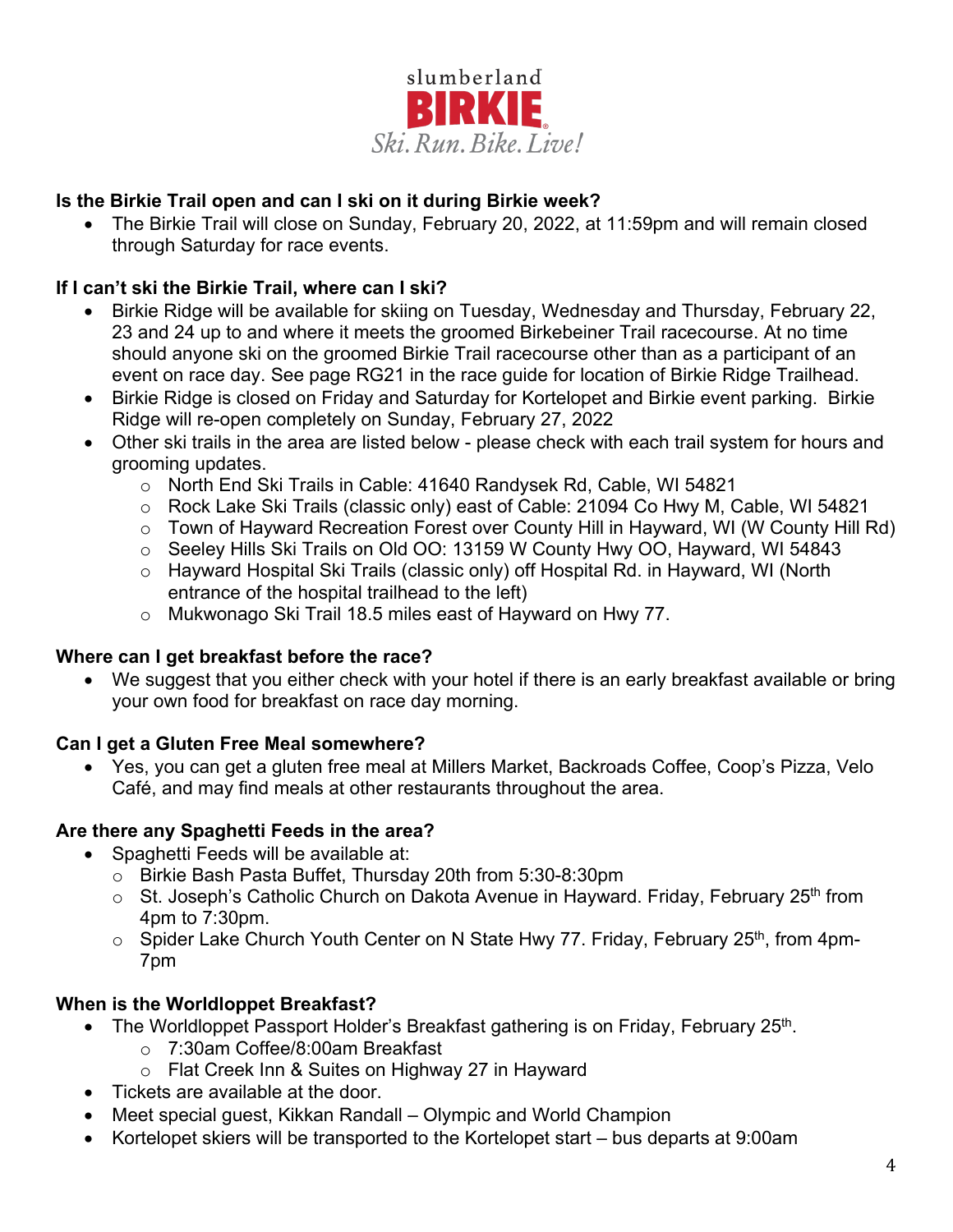

# **Race Day**

# **What will the process be from start to finish on Friday and Saturday?**

- Park in a designated lot Birkie Ridge on Friday (Kortelopet & Prince Haakon), Prince Haakon Farm Lot on Friday (Prince Haakon only), Birkie Ridge or Cable Lot on Saturday (American Birkebeiner)
- Bus to the start of your race Kortelopet, Prince Haakon or American Birkebeiner
- Drop your bag at the designated drop-off area
- Head to the warming tent or your start gate, depending on arrival time
- All skiers will finish on Main Street in Downtown Hayward
- All skiers will move through the Finish Zone Kemp's chocolate milk, Nuun, JoJe Bars, Medals, and ski ties await all skiers
- Next up the Recovery Zone where skiers can change, eat, hydrate, and meet their companions.
- Then, head to the Celebration Zone for music, Earth Rider Beer, Birkie Store, and Results.

#### **How do I get to the start?**

- Skiers and spectators must take a bus to the start area.
- There are detailed instructions on where to park and how to get to the Start area in the 2022 Birkie Race guide on page RG-14.
- Birkie Race Participant guides are available at bib pick-up, at the Birkie office, and in Visitor magazine boxes at gas stations and restaurants in the surrounding areas (one side of the magazine is the Visitor Birkie Spectator Guide and the flip side is the Race Participant Guide**.**
- Kortelopet: Birkie Ridge is the only skier parking & drop-off lot!
- Prince Haakon: There is a Prince Haakon Farm lot for Prince Haakon skiers located approximately 3 miles north of Hayward on the West side of Hwy 63, across from KOA Campground. Limited Parking. Prince Haakon skiers may also park at Birkie Ridge.
- American Birkebeiner: Birkie Ridge & Cable Lot are the only parking and skier drop-off lots!

#### **Can I park at the start area?**

- No. There is no general parking available at the Start!
- o **Friday:** Birkie Ridge is the only lot available for Kortelopet. Birkie Ridge & P.H. Farm lots are the only skier parking lots for the Prince Haakon.
- o **Saturday:** Birkie Ridge and Cable Lot are the only skier parking lots for American Birkebeiner skiers.
- o All skier and spectator parking lots are free.
- o Only skiers who hold a "Premium Parking at the Start" pass can park at the start area. All other vehicles will be turned away.

#### **Where do I board a bus?**

• At the skier parking lots identified for your specific race. For a complete look at Birkie week parking and busing, please see page RG-14.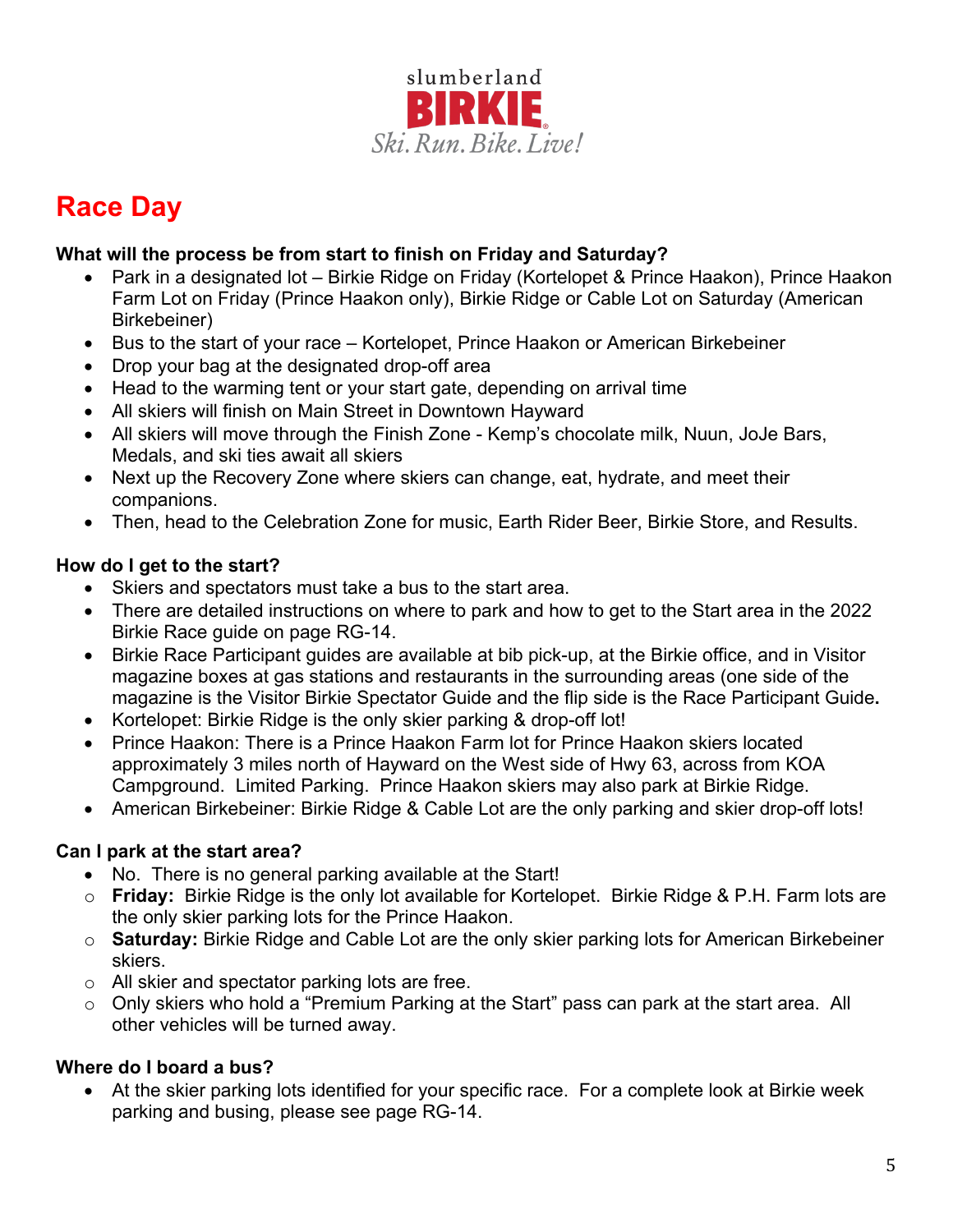

# **Is parking at Donnellan Field still available?**

- No. The only skier parking lots available are:
	- o **Friday:** Birkie Ridge is the only lot available for the Kortelopet. Birkie Ridge & P.H. Farm lots are the only skier parking lots for Prince Haakon skiers.
	- o **Saturday:** Birkie Ridge and the Cable Lot are the only skier parking lots for American Birkebeiner skiers.

#### **What time do I really need to be on the bus?**

- We suggest allowing at least 1 hour and 30 minutes to get to the start. That includes an estimated:
	- $\circ$  :30 minutes to park, gather your gear, and board the bus in a designated Lot
	- $\circ$  Up to :30 minutes to travel to the start bus travel times range in length depending on parking lot location (see page RG-14 for details).
	- $\circ$  :30 minutes at the start

#### **I am staying at a hotel, will there be a pick-up bus?**

- There is a special, one time only, service to the start area from select Hayward hotels and Birkie Dorm Housing.
- There is no return bus service to these locations!
- Check with your specific hotel to see if they participate in this service!

#### **If I park in a designated skier parking lot will the bus take me to my car after I'm done with my race?**

- Yes! See the Race Participant Guide for parking and busing details page RG-14
- **Friday –** Birkie Ridge is the only lot available for Kortelopet. Birkie Ridge & Prince Haakon Farm lot are the only skier parking lots for the Prince Haakon.
- **Saturday:** Birkie Ridge & Cable are the only parking and skier drop-off lots, with busing to the start.

#### **What are the drop bag procedures at the race start areas?**

- A plastic drop bag with your bib number on it will be given to you when you pick up your bib, unless you are using your Birkie Gear Bag (backpack) which has a bib number sleeve in the top of the bag.
- These are the only two bags that will be accepted and transported to the Recovery Zone. NO OTHER BAGS WILL BE ACCEPTED!
- Your bag should be used to hold items that skiers will need after they finish their race.
- Only items that securely fit into the bags will be transported to the pickup area (no skis or poles will be accepted or transported).
- The American Birkebeiner Ski Foundation is not responsible for lost or stolen items.
- All items left at the Start Area will be transported to the Birkie Lost and Found at the Hayward Veteran's Center on Highway 63 and Main Street in Hayward.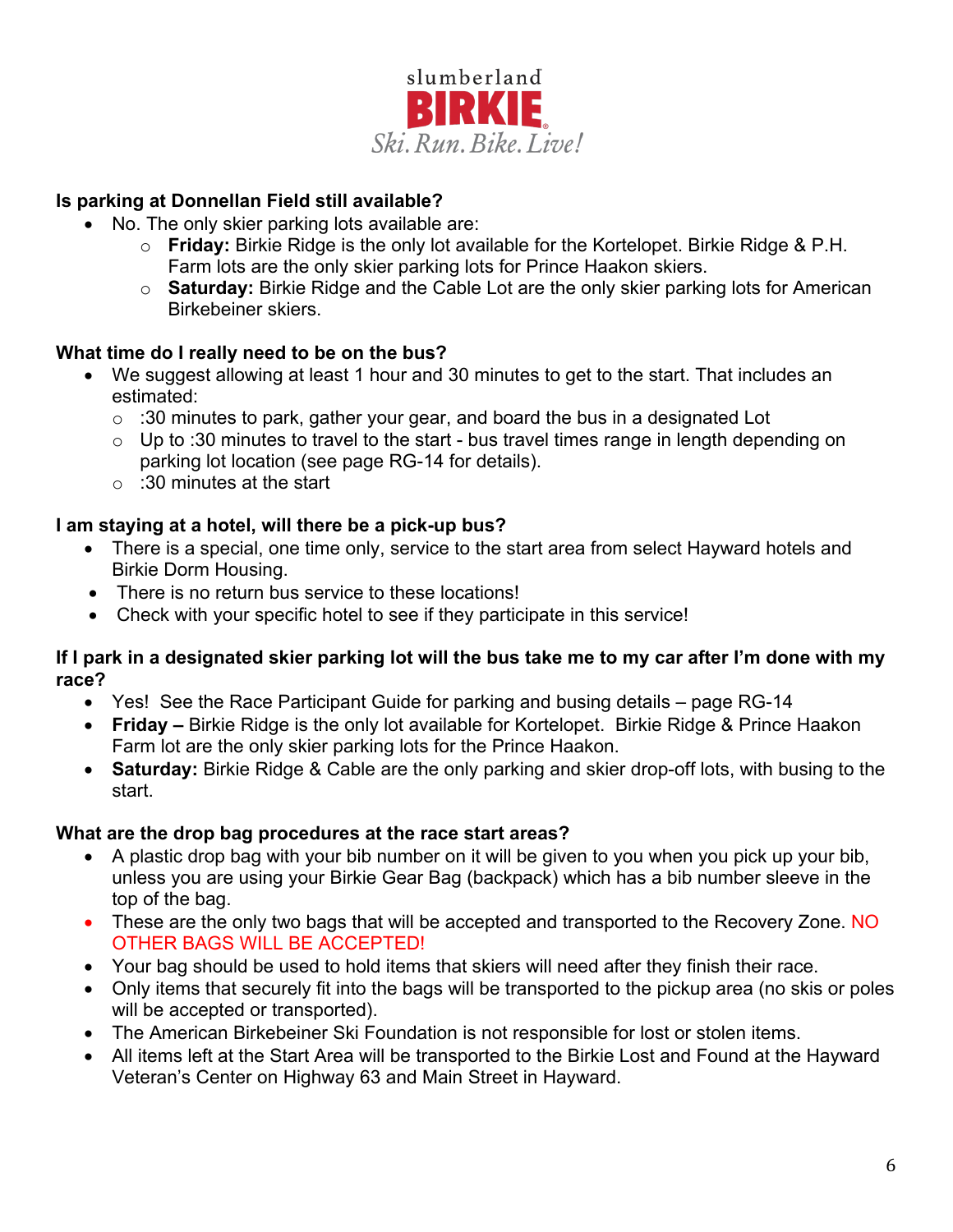

# **What do I do if I need to drop out of the race? How should I alert my family?**

- Skiers who are not able to finish the race should report immediately to an Aid Station chief or Birkie medical volunteer. Transportation to the Finish areas will be provided to those in need.
- See Page 25 in the Race Guide for details.

#### **Where should I watch the race?**

- Friday: best to either watch at the start area (ride bus) or watch in downtown Hayward. It is unlikely you will be able to watch your skier start AND finish due to increased traffic.
- Saturday
	- $\circ$  Take a bus to the start area
	- o Watch at the OO trailhead (parking available)
		- 13076 W County Hwy OO, Hayward, WI 54843

#### • **Park in lot on South side of OO**

- **New Belgium brewing will be on site**
- **Seeley Lions Club selling food**

#### **Can my family follow my progress on the racecourse?**

- Yes! You can track an athlete on your Smartphone. First download the RTRT me mobile app at<https://rtrt.me/birkie22> or search for "rtrt.me" in your app store.
- Once the app is downloaded to your phone, search for and select the "2022 Birkie" event.
- Participants, family, and friends can use Live Tracking to get status of participants in real-time using the Live Tracker & Leaderboard. Users will get details such as time, pace, position on the map, and an estimated finish time. Skier tracking calculations improve as they pass through each aid station.

# **After the Race**

#### **Where should I meet my family after the race?**

- The Recovery Zone will be the first opportunity to reunite skiers with their friends and family after the finish.
- It will take :30 to :45 minutes to navigate the Finish Zone and Changing Area before you reach amenities in the Recovery Zone.
- No spectators will be allowed in the Finish Zone. Athletes should plan on reuniting with their companions in the Recovery Zone or in the Celebration Zone.
- See page RG-26-27 for details.

#### **Is there a Lost and Found?**

- Please label all your skis/Poles/Boots & gear with your name & phone number before the race!
- Check for missing items at the Veteran's Community Center, Main Street and Highway 63 in Hayward.
	- $\circ$  Friday 1:00 to 6:00pm
	- o Saturday 11:00am to 7:00pm
	- o Sunday 8:00am to 1:00pm
	- o Monday 8:00am to noon.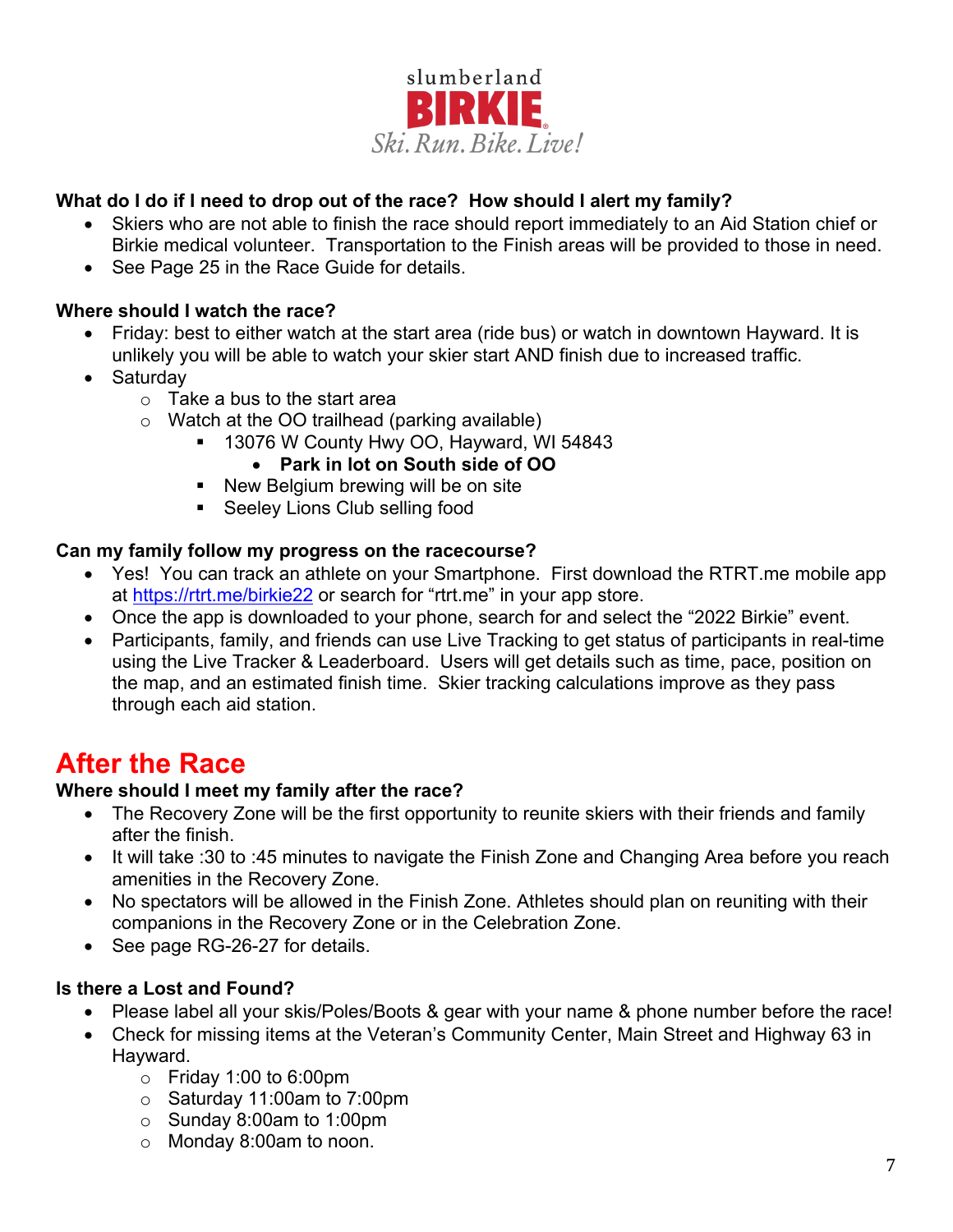

#### **Where can I buy Birkie gear?**

The Birkie Store is home to all official Birkie gear and merchandise.

- Birkie Store at the Birkie Expo
	- o Thursday, 10am to 8pm
	- o Friday, 9am to 8pm
- Birkie Store in the Celebration Zone, downtown Hayward.
	- o Thursday, 10am to 5pm
	- o Friday, 10am to 5pm
	- o Saturday, 9am to 5pm
	- o Sunday, 9am to 1pm

#### **Where will the race results be posted?**

- You can track your finish results online at birkie.com
- Visit the results selfie station in the Celebration Zone
- Race results station in the Birkie Store (Celebration Zone) to pick-up personal results printouts. Remember, there may be finishers from later waves who displace your result as printed.
- The Sawyer County Record produces a results edition that is FREE and available on Sunday morning. Look for results issues at Marketplace Foods, outside the Birkie office, and at most gas stations throughout town.

#### **I just finished my 20th/30th/40th race, where do I get my Birchlegger Award?**

- The Birkie Store in the Celebration Zone
	- $\circ$  Saturday 2pm-5pm
	- $\circ$  Sunday 9am-1pm

#### **When and where can I pick awards?**

Pick-up for the following awards in the Birkie Store tent in the Celebration Zone

- Kortelopet (age class, wave winner & decade awards)
	- $\circ$  Friday 3:30pm-5:00pm
	- $\circ$  Saturday 9am-5pm
	- $\circ$  Sunday 9am-1pm
- American Birkebeiner (age class & decade awards)
	- $\circ$  Saturday 2pm-5pm
	- $\circ$  Sunday 9am-1pm
- American Birkebeiner wave winner awards
	- o Pick-up at Slumberland Furniture in Hayward, WI
	- $\circ$  Saturday 1pm-6pm
	- $\circ$  Sunday 9am-6pm

#### **I skied the Open Track, where can I get my decade finisher awards?**

Pick-up for the following awards in the Birkie Store tent in the Celebration Zone

- Thursday & Friday 10am-5pm
- Saturday 9am-5pm
- Sunday 9am-1pm